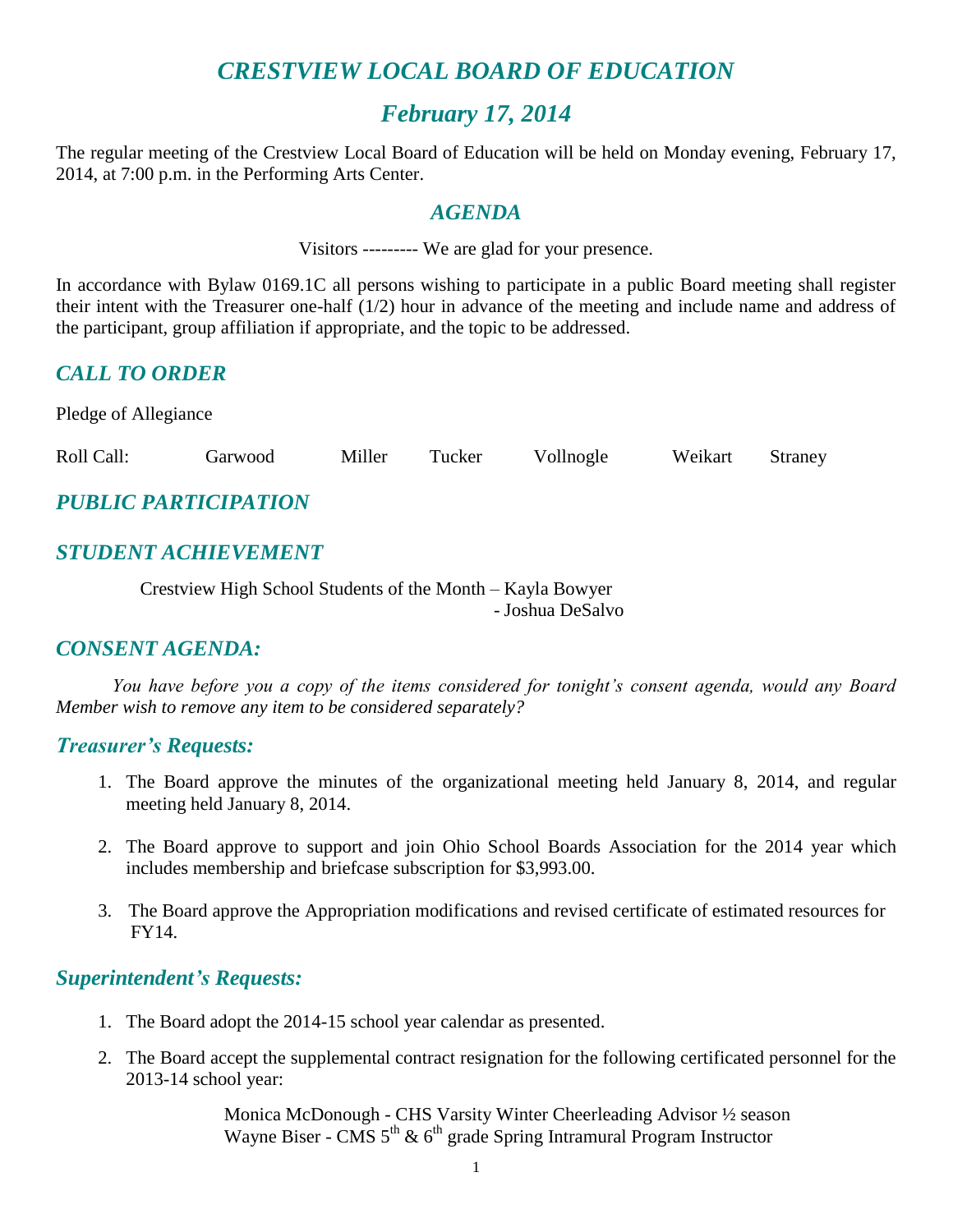3. The Board grant supplemental contracts to the following certificated personnel for the 2013-14 school year as per salary schedule for the assignment designated; all required reports are on file:

Carl Snyder – CMS  $5^{th}$  &  $6^{th}$  grade Spring Intramural Program Instructor Jacklynn Mercer – CHS High School-Higher Education Alignment Grant – Summer Workshop

4. The Board approve the following as a non-paid volunteer for the 2013-14 school year; pending receipt of all required reports:

Jennifer Tucker – Volunteer Softball Coach

5. The Board approve the supplemental contract to the following nonteaching personnel for the 2013- 14 school year as per salary schedule for the assignments designated pursuant to O.R.C. 3313.53; all required reports are on file:

Theresa Dallies – CHS Varsity Winter Cheerleading Advisor ½ Season

6. The Board grant supplemental contracts to the following certificated personnel to provide achievement test intervention at the elementary school under the T.E.C. (Teach Each Child) program for the period of February 25, 2014 through April 24, 2014, pending adequate student enrollment; stipend payment as per contract; all required reports are on file:

| <b>Ashley Bartholomew</b> | Benjamin Corll |
|---------------------------|----------------|
| Kathleen Rotellini        | Heather Yoho   |

7. The Board grant supplemental contracts to the following certificated personnel to provide achievement test intervention at the middle school under the T.E.C. (Teach Each Child) program for the period of February 25, 2014 through April 24, 2014, pending adequate student enrollment; stipend payment as per contract; all required reports are on file:

| Allison Lemaster   | <b>Stephanie Stewart</b> |
|--------------------|--------------------------|
| <b>Scott Mealy</b> | Deborah Stockman         |

8. The Board approve the following certificated personnel be placed on the approved substitute list for the 2013-14 school year, be granted a limited teaching contract, substitute basis only, according to salary schedule; all required reports are on file:

#### *High School, Middle School & Elementary School*

Jennifer Epidendio – Early Childhood (P-3) Sabrina Hawkins – Integrated Lang. Arts (7-12) Corey Hill – Life Sciences (7-12) Tiffany Noling – General Education Kathleen Rotelllini – Early Childhood (P-3) Jill Jurjavcic – General Education

#### *Tutoring/Home Instruction*

Kathleen Rotelllini – Early Childhood (P-3) eff. 2/6/14

## **END of CONSENT AGENDA**

Recommend the Board approve the consent agenda as presented:

|          | Moved by _____, second by _____ to approve consent agenda. Vote yes: |                       |  |
|----------|----------------------------------------------------------------------|-----------------------|--|
| Vote no: | Absent:                                                              | Motion carried Failed |  |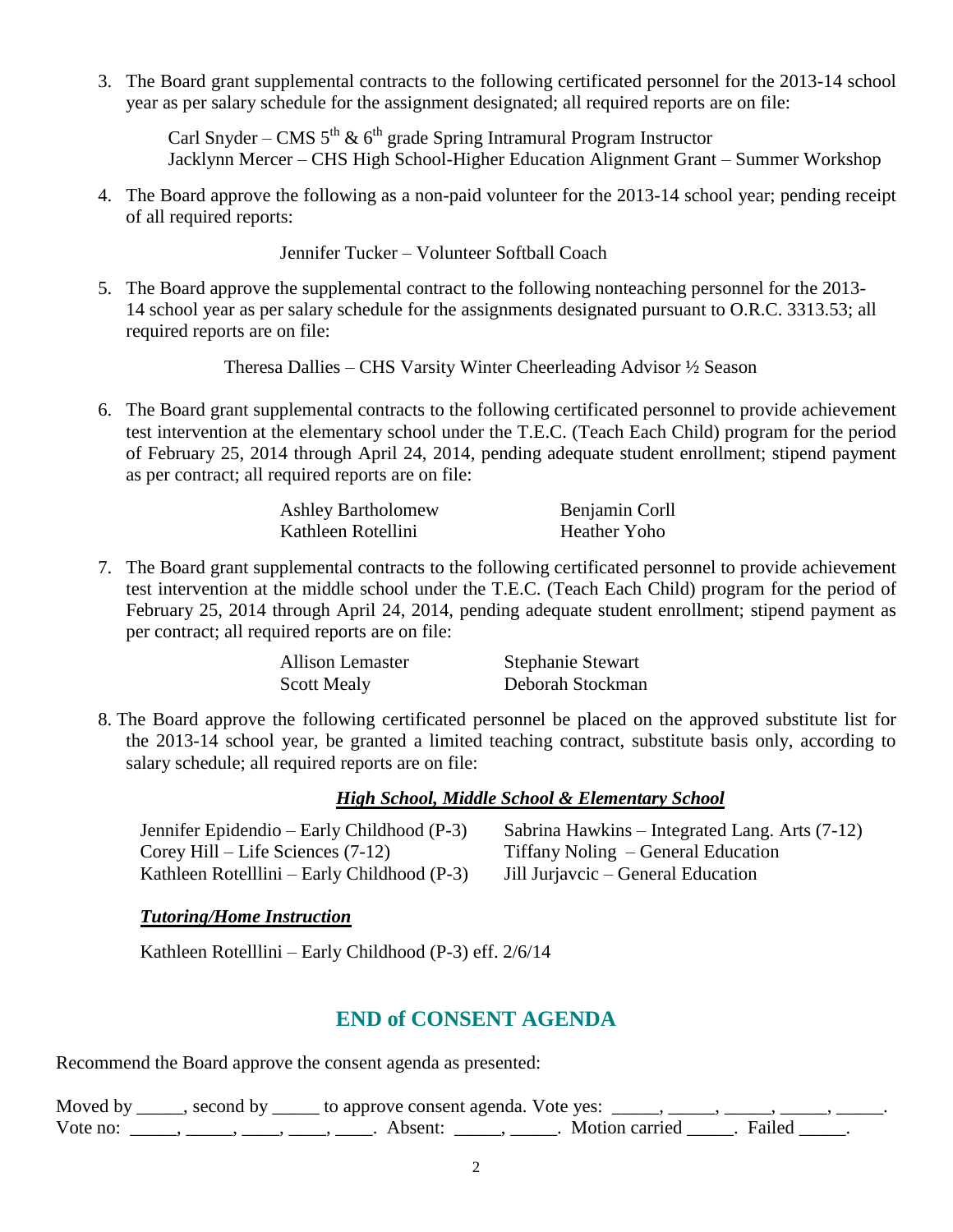### *Treasurer's Requests/Recommendations not included in Consent Agenda:*

1. Recommend: The Board approve financial reports and investments as prepared and presented.

Moved by \_\_\_\_\_, second by \_\_\_\_\_. Vote yes:  $\_\_\_\_\_\_\_\_\_\_\_\_\_\_\_$  \_\_\_\_\_, \_\_\_\_\_, \_\_\_\_\_. Vote no:  $\_\_\_\_\_\_\$ \_\_\_\_\_, \_\_\_\_\_\_, \_\_\_\_\_\_\_. Absent: \_\_\_\_\_\_, \_\_\_\_\_\_. Motion carried \_\_\_\_\_\_. Failed \_\_\_\_\_.

- 2. Recommend: The Board accept donations from:
	- a. Rondinelli Company \$102.00 to CHS Football

Moved by \_\_\_\_\_, second by \_\_\_\_\_. Vote yes:  $\_\_\_\_\_\_\_\_\_\_\_\_\_\_\_$  \_\_\_\_\_, \_\_\_\_\_, \_\_\_\_\_. Vote no:  $\_\_\_\_\_\_\$ \_\_\_\_\_, \_\_\_\_\_\_, \_\_\_\_\_\_\_. Absent: \_\_\_\_\_\_, \_\_\_\_\_\_. Motion carried \_\_\_\_\_\_. Failed \_\_\_\_\_.

## *Race To The Top:* Mr. Miller

## *Board Reports:*

|    | 1. Career Center Report                   | Mr. Garwood            |
|----|-------------------------------------------|------------------------|
| 2. | <b>Student Achievement Liaison Report</b> | Dr. Miller             |
|    | 3. Legislative Report                     | Mr. Weikart            |
| 4. | <b>Student Board Member Report</b>        | <b>Preston Straney</b> |

## *Board Committee Reports:*

|    | 1. Buildings & Grounds  | Mr. Vollnogle |
|----|-------------------------|---------------|
| 2. | <b>Athletic Council</b> | Mr. Garwood   |
|    | 3. Personnel            | Mr. Vollnogle |
|    | 4. Finance Audit        | Dr. Miller    |
|    | 5. Policy               | Dr. Miller    |
|    | 6. Communications       | Mr. Weikart   |
|    | 7. Insurance            | Mr. Vollnogle |

#### *Administrative Reports:*

|    | <b>Elementary School</b> | Mrs. Dangerfield     |
|----|--------------------------|----------------------|
| 2. | Middle School            | Mr. Richardson       |
| 3. | <b>High School</b>       | Mrs. Dickson         |
| 4. | <b>Special Education</b> | Mr. Hill             |
| 5. | Athletic                 | Mr. Cusick/Mrs. Sapp |
| 6. | Lunchroom                | Mrs. Peddicord       |
| 7. | Technology               | Mr. Miller           |
| 8. | Transportation           | Mr. Floor            |
| 9. | Maintenance              | Mr. Radman           |
|    |                          |                      |

**Superintendent's Report:** Mr. Dilling